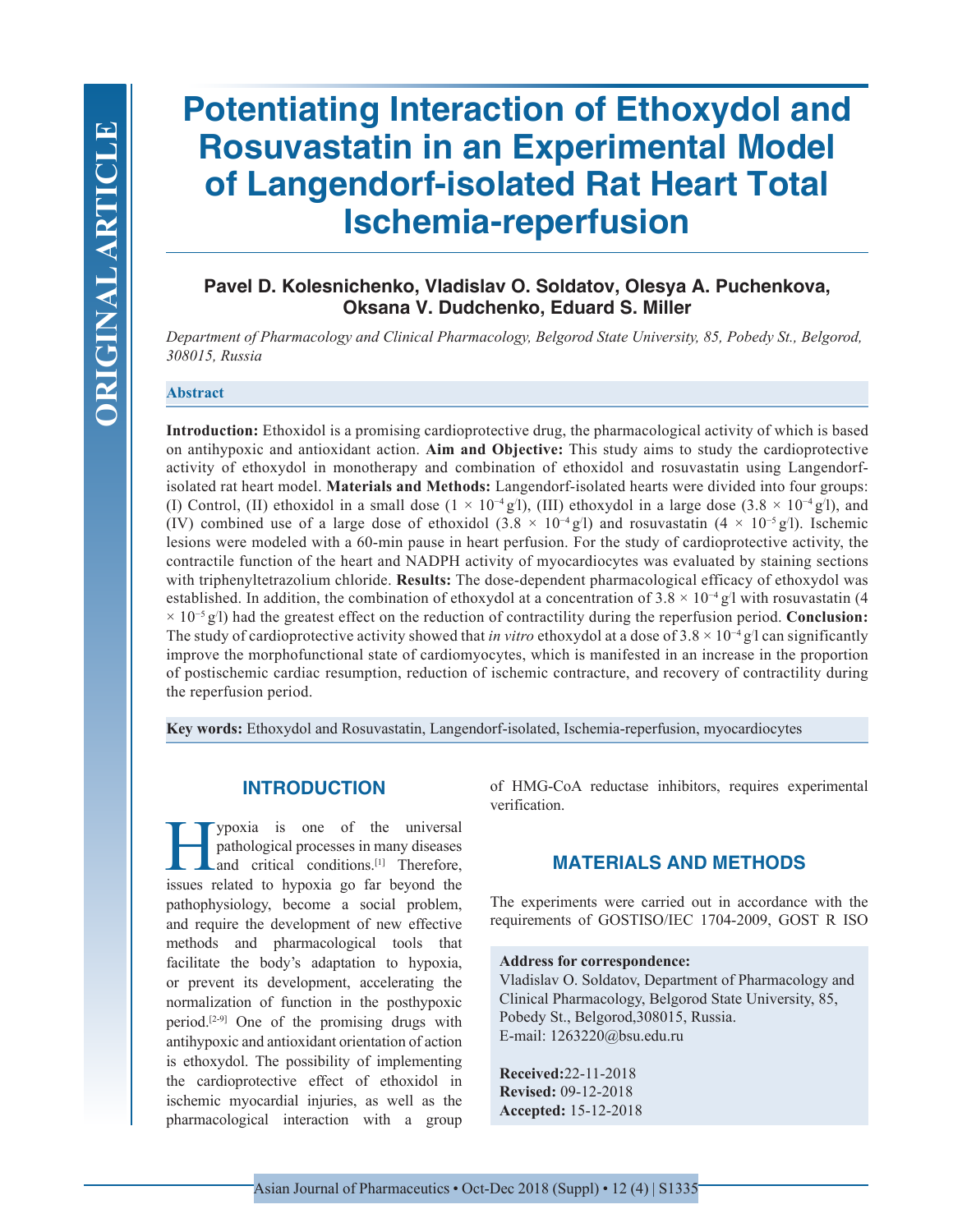5725–2002, and the rules of laboratory practice approved by Order No 708n of the Ministry of Health and Social Development of the Russian Federation on August 23, 2010, in compliance with The European Convention for the Protection of Vertebrates Used for Experiments or Other Scientific Purposes (Directive 2010/63/EU). The experiments were conducted in accordance with The Guidelines for Preclinical Study of Medicinal Products (2012).

The initial number of animals in the groups varied and depended on the restoration of contractility in the reperfusion period. The total number of hearts that restored work in each group was 10. The animals were represented by the following groups: (I) Control - reperfusion with a standard Krebs-Henseleit solution, (II) ethoxidol in a small dose - reperfusion with Krebs-Henseleit solution containing  $1 \times 10^{-4}$  g<sup>'</sup>l of ethoxidol, (III) ethoxydol in a large dose - reperfusion with a solution Krebs-Henseleit containing 3.8 × 10<sup>-4</sup> g<sup>/</sup>l ethoxydol, and (IV) combined use of a large dose of ethoxydol and rosuvastatin - reperfusion with Krebs-Henseleit solution containing  $3.8 \times 10^{-4}$  g/L ethoxydol and  $4 \times 10^{-5}$  g/l rosuvastatin. Hearts were removed from animals under combined anesthesia (Xyla premedication 0.5 ml/kg, basic anesthesia - Zoletil [50 mg/kg]), the aorta was cannulated and immediately connected to a perfusion unit. The perfusion unit was a standard 4-heart unit for perfusion of Langendorfisolated heart produced by Cardioprotect LLC, St. Petersburg.

In the perfusion column was a standard Krebs-Henseleit solution of the following composition (mmol): NaCl - 118.5, KCl - 4.7,  $MgSO_4/7H_2O$  - 1.2,  $KH_2PO_4$  - 1.2,  $CaCl_2$  - 1.5, glucose - 11.1, and NaHCO<sub>3</sub> - 25.0. Oxygenation was carried out with a mixture of carbon dioxide and oxygen, the pH and the temperature of the solution were monitored with a pH meter and were  $7.4 \pm 0.2$  at  $37^{\circ}$ C.

The contractile function of the heart was recorded using a polyethylene canister inserted into the left ventricle cavity and connected by a tube to a pressure sensor embedded in the PhysExpBlackBox software and hardware system (manufactured by Cardioprotect LLC, St. Petersburg). With the help of the "PhysExp" program, all rats were registered with indicators of contractility: Intraventricular pressure (IVP, mmHg), heart rate (HR, beats/min), maximum speed of contraction (+dp/dt, mm hg/s), and the maximum rate of myocardial relaxation (-dp/dt, mm hg/s).

To wash the heart, the heart was perfused with a standard Krebs-Henseleit solution for 20 min, after which a total 60-min ischemia was simulated by discontinuing the perfusion. Reperfusion was carried out for 120 min, after which staining was carried out according to a standard procedure with  $1\%$ triphenyltetrazolium chloride.[10] The area of necrosis of sections was analyzed in the program Adobe Photoshop CS. Statistical processing of the results included the calculation of arithmetic averages (M), standard error of the mean. The significance of change was determined using the Mann–Whitney *U*-test.

# **RESULTS**

#### **Investigation of myocardial functional activity after ischemia simulation**

After 20 min of perfusion with a standard Krebs-Henseleit solution that does not contain the test substances, the parameters of the hearts (HR, IVP, contraction rate, and relaxation rate) in the control and experimental groups had no significant differences. This indicates the same initial conditions of the hearts before ischemia and subsequent perfusion of the studied substances.

After a 60-min total ischemia, heart reperfusion was activated. During reperfusion, the resumption of work occurred within 20–40 min or did not occur at all. The ratio (%) of the resumed hearts is shown in Table 1.

The recovery of the hearts' work increases with reperfusion with Krebs-Henseleit solution containing ethoxydol at a concentration of  $1 \times 10^{-4}$  - in comparison with the control group data by 15%, at a concentration of  $3.8 \times 10^{-4}$  g<sup>1</sup> - by 38%; a combination of ethoxydol in a large dose with rosuvastatin - 50%.

When compared with the values of the control group during reperfusion with Krebs-Henseleit solution containing ethoxydol  $(3.8 \times 10^{-4} \text{ g}$ <sup>1</sup>), IVP parameter is significantly higher by 30 min - by 80%, by 60 min - by 112%, by 90 min - by 70%, and by 120 min - by 60% [Table 2]; the speed parameter  $+$  dp/dt is higher by 30 min - by 164%, by 60 min - by 110%, and by 90 min - by 30%; the speed parameter -dp/dt is higher by 30 min - by 164%, by 60 min - by 110%, and by 120 min - by 38% [Table 2].

When compared with the values of the control group during reperfusion with Krebs-Henseleit solution containing a combination of ethoxydol (3.8 × 10<sup>-4</sup> g/L) with rosuvastatin 4 × 10−5 g/L, IVP parameter is significantly higher by 30 min - by 54%, on 60 min - by 154%, on 90 min - by 59%, and on 120 min - by 88%; the speed parameter  $+$  dp/dt is higher by 30 min - by 132%, by 60 min - by 122%, by 90 min - by 44%, and by 120 min - by 38%; the speed parameter -dp/dt

|                                                    | Table 1: The effect of the reperfusion of ethoxydol |  |  |  |
|----------------------------------------------------|-----------------------------------------------------|--|--|--|
| and the combination of ethoxydol with rosuvastatin |                                                     |  |  |  |
| on the resumption of work on isolated Langendorf   |                                                     |  |  |  |
| hearts of rats after simulating total 60-min       |                                                     |  |  |  |
| ischemia $(M \pm m)$                               |                                                     |  |  |  |
| <b>Experimental groups</b>                         | % resumed work hearts                               |  |  |  |

| <b>Experimental groups</b>                                                       | % resumed work hearts |
|----------------------------------------------------------------------------------|-----------------------|
| Control, n=30                                                                    | 33                    |
| Ethoxidol $1 \times 10^{-4}$ g/l, $n=21$                                         | $48*$                 |
| Ethoxidol $3.8 \times 10^{-4}$ g/l, $n=14$                                       | $71*$                 |
| Ethoxidol $3.8\times10^{-4}$ g/<br>I+rosuvastatin 4.10 <sup>-5</sup> g/l, $n=11$ | $80*$                 |

Reliability was calculated by Chi‑square independence criteria. \**P*<0.05 relative to the control group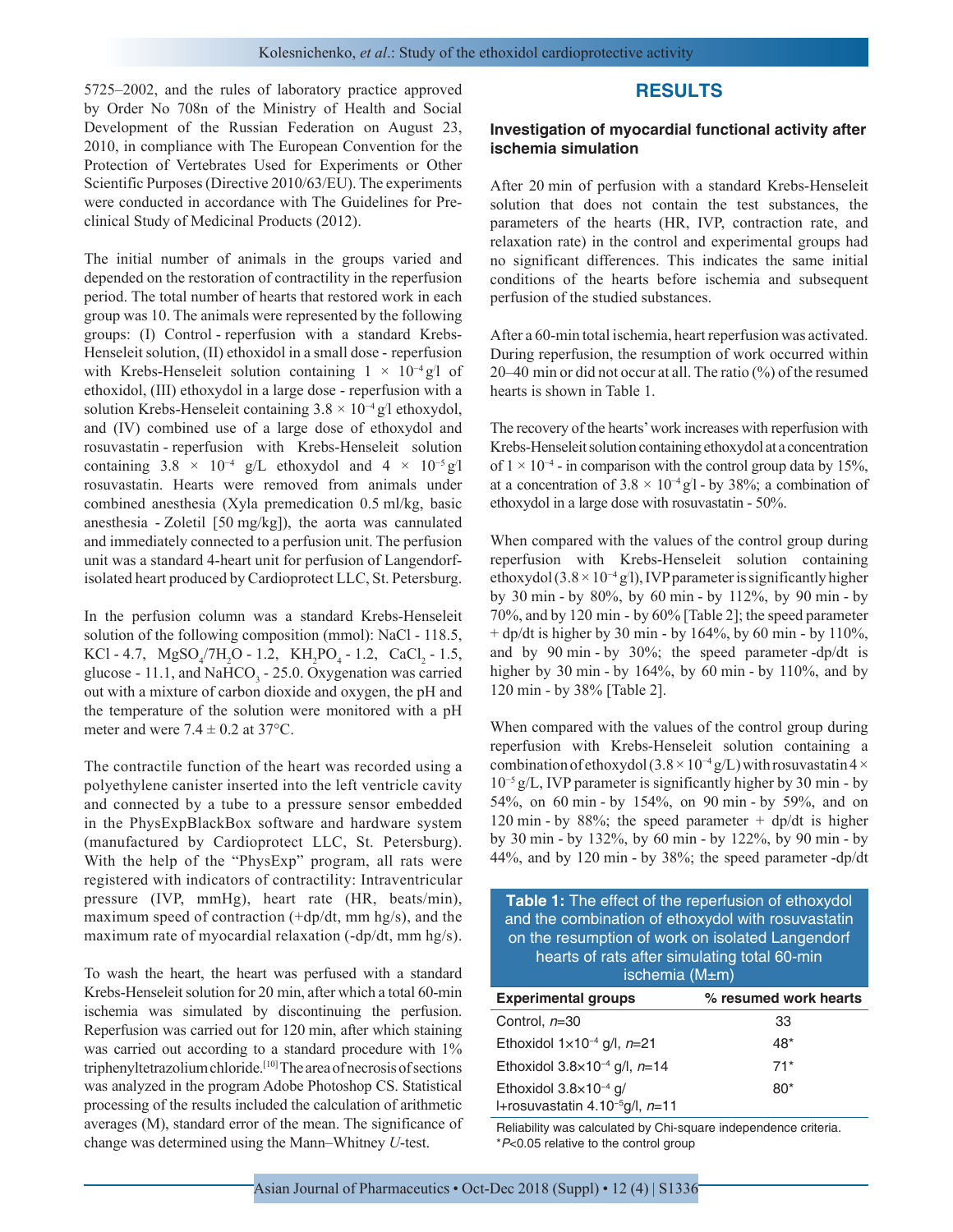| Table 2: Effect of reperfusion with ethoxydol and combination of ethoxydol with rosuvastatin on the contractility             |  |
|-------------------------------------------------------------------------------------------------------------------------------|--|
| $_1$ parameters of isolated Langendorf hearts of rats after simulating total 60-min ischemia (M±m; <i>n</i> =10) <sup>1</sup> |  |

| <b>Experimental group</b>                                              | <b>Parameters</b> |              |                |              |
|------------------------------------------------------------------------|-------------------|--------------|----------------|--------------|
|                                                                        | <b>HR</b>         | <b>IVP</b>   | +dp/dt         | -dp/dt       |
| Parameters of contractility at 30 min reperfusion                      |                   |              |                |              |
| Control                                                                | $100 + 12$        | $8\pm2$      | $185 + 24$     | $162 + 25$   |
| Ethoxidol $1 \times 10^{-4}$ g/l                                       | $102 + 16$        | $12+2$       | $181 + 35$     | $160 \pm 30$ |
| Ethoxidol 3.8×10 <sup>-4</sup> g/l                                     | $129 + 10$        | $14+2*$      | $488 \pm 63$ * | 284±24*      |
| Ethoxidol $3.8 \times 10^{-4}$ g/l+rosuvastatin $4 \times 10^{-5}$ g/l | $98 + 12$         | 12±1         | 428±26*        | 381±54*      |
| Parameters of contractility at 60 min reperfusion                      |                   |              |                |              |
| Control                                                                | $151 + 10$        | 11±2         | $268 + 15$     | $161 \pm 20$ |
| Ethoxidol $1 \times 10^{-4}$ g/l                                       | $169 + 13$        | 11±2         | $294 \pm 23$   | $182 + 12$   |
| Ethoxidol $3.8\times10^{-4}$ g/l                                       | $161 \pm 16$      | $23 \pm 3^*$ | 564±68*        | 537±29*      |
| Ethoxidol 3.8×10 <sup>-4</sup> g/l+rosuvastatin 4×10 <sup>-5</sup> g/l | $178 + 12$        | $27+3*$      | $597 \pm 41$ * | $510\pm31*$  |
| Parameters of contractility at 90 min reperfusion                      |                   |              |                |              |
| Control                                                                | $176 + 18$        | $16\pm2$     | $293 + 19$     | $236+28$     |
| Ethoxidol $1 \times 10^{-4}$ g/l                                       | $164 + 14$        | $16\pm2$     | $302 + 31$     | $295 + 31$   |
| Ethoxidol 3.8×10 <sup>-4</sup> g/l                                     | $180 + 17$        | $28+2*$      | $403 \pm 45$ * | $320 + 44$   |
| Ethoxidol $3.8 \times 10^{-4}$ g/l+rosuvastatin $4 \times 10^{-5}$ g/l | $212 + 21$        | $26+4*$      | $423 \pm 42^*$ | 385±27*      |
| Parameters of contractility at 120 min reperfusion                     |                   |              |                |              |
| Control                                                                | $154 + 18$        | 13±1         | $343 \pm 26$   | $250+25$     |
| Ethoxidol $1 \times 10^{-4}$ g/l                                       | $152 + 22$        | 17±1         | $359 + 26$     | $257 + 21$   |
| Ethoxidol 3.8×10 <sup>-4</sup> g/l                                     | $167 + 14$        | $21 \pm 1^*$ | $356 + 28$     | $335+33$     |
| Ethoxidol $3.8 \times 10^{-4}$ g/l+rosuvastatin $4 \times 10^{-5}$ g/l | $177 + 14$        | $25 + 2^*$   | $474 \pm 39*$  | 467±23*      |

HR: Heart rate (beats/min), IVP: Intraventricular pressure (mmHg), + dp/dt, - the maximum rate of contraction (mmHg/s), dp/dt is the maximum relaxation rate (mmHg/s), \**P*<0.05 relative to the control group

is higher by  $30 \text{ min}$  - by  $135\%$ , by  $60 \text{ min}$  - by  $217\%$ , by 90 min - by 63%, and by 120 min - by 86% [Table 2].

Thus, a comparative analysis of the parameters of the effectiveness of ethoxidol, and the combination of ethoxidol with rosuvastatin showed the absence of significant differences in small doses  $(1 \times 10^{-4} \text{ g}/\text{l})$ . When comparing with the parameters of the contractility parameters of the control group, it was found that only a large dose  $(3.8 \times 10^{-4} \text{ g}/\text{l})$  of ethoxydol and the combination of ethoxydol with rosuvastatin restored the contractility parameters in the reperfusion period, reaching maximum values by 60 min, and showing a decrease to 120 min. This suggests that the maximum metabolic and subsequent stimulating effect on myocardial contractility manifests itself for the first 60 min, after which exhaustion occurs due to accelerated exhaustion of reserves of energy substrates and the degradation of myocardial proteins.

### **Study of myocardial NADPH activity during staining of sections with triphenyltetrazolium chloride**

In the analysis of myocardial survival, only the hearts that resumed work during the reperfusion period while maintaining the coronary perfusion rate of at least 3 ml/min were studied.

**Table 3:** The effect of a 120‑min reperfusion of ethoxydol and a combination of ethoxydol with rosuvastatin on the volume of myocardial necrosis with total 60-minute ischemia (% of total myocardial volume, M±m, *n*=10)

| Size of necrosis, % |
|---------------------|
| $75 + 3$            |
| $65+4$              |
| $51 \pm 5^*$        |
|                     |

\**P*<0.05 compared to the control group

Total hourly myocardial ischemia and subsequent 2-h reperfusion lead to necrosis of 75% of the myocardium [Table 3]. The use of ethoxidol  $(3.8 \times 10^{-4} \text{ g}$ <sup>'</sup>) and the combination of ethoxidol (3.8×10<sup>-4</sup> g<sup>'</sup>l) with rosuvastatin (4×10<sup>-5</sup> g<sup>'</sup>l) limit the zone of necrosis by 14% and 32%, respectively.

## **CONCLUSION**

The study of cardioprotective activity showed that *in vitro*  ethoxydol at a dose of  $3.8 \times 10^{-4}$  g<sup>'</sup>l can significantly improve